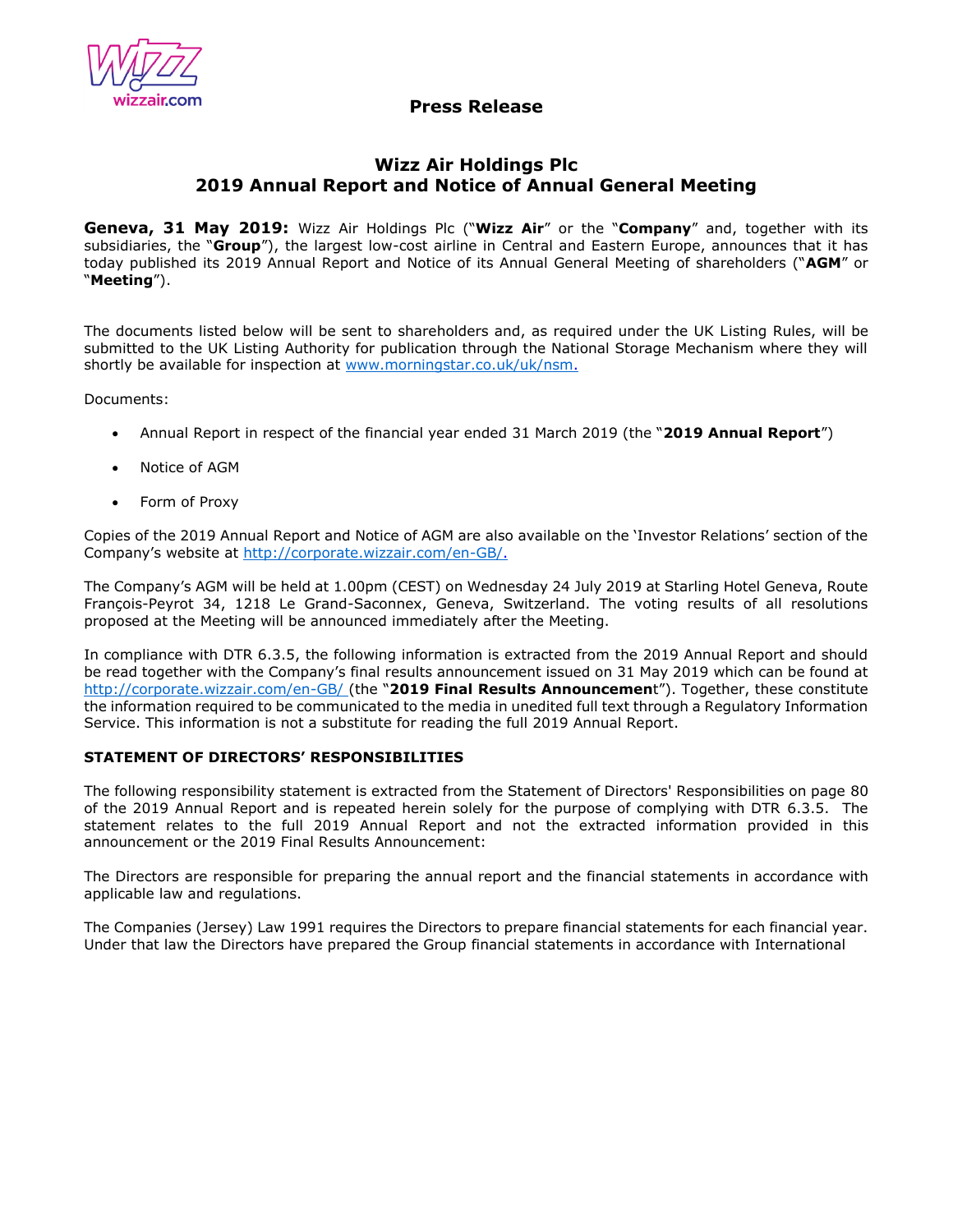

Financial Reporting Standards (IFRSs) as adopted by the European Union. Under company law the Directors must not approve the financial statements unless they are satisfied that they give a true and fair view of the

state of affairs of the Group and of the profit or loss of the Group for that period. In preparing these financial statements, the Directors are required to:

- select suitable accounting policies and then apply them consistently;
- make judgments and accounting estimates that are reasonable and prudent;
- state whether applicable IFRSs as adopted by the European Union have been followed, subject to any material departures disclosed and explained in the financial statements; and
- prepare the financial statements on the going concern basis unless it is inappropriate to presume that the Company will continue in business.

The Directors are responsible for keeping adequate accounting records that are sufficient to show and explain the Company's transactions and disclose with reasonable accuracy at any time the financial position of the Company and the Group and enable them to ensure that the financial statements comply with the Companies (Jersey) Law 1991 and the Directors' Remuneration Report complies with the Companies Act 2006. They are also responsible for safeguarding the assets of the Company and the Group and hence for taking reasonable steps for the prevention and detection of fraud and other irregularities.

The Directors are responsible for the maintenance and integrity of the Company's website. Legislation in Jersey and the United Kingdom governing the preparation and dissemination of financial statements may differ from legislation in other jurisdictions.

The Directors consider that the annual report and accounts, taken as a whole, is fair, balanced and understandable and provides the information necessary for Shareholders to assess the Company's position and performance, business model and strategy.

Each of the Directors, whose names and functions are listed on pages 38 to 41 confirm that, to the best of their knowledge:

- the Group financial statements, which have been prepared in accordance with IFRSs as adopted by the EU, give a true and fair view of the assets, liabilities, financial position and profit of the Group; and
- the Strategic Report contained in the annual report includes a fair, balanced and understandable review of the position and performance of the business and the position of the Group, together with a description of the principal risks and uncertainties that it faces.

### **PRINCIPAL RISKS AND UNCERTAINTIES**

The risks and uncertainties set out below are extracted from the pages 28 to 32 of the 2019 Annual Report and are repeated herein solely for the purpose of complying with DTR 6.3.5:

This section of the annual report sets out our risk management process and provides an overview of some of the principal risks that could, if not appropriately dealt with, affect Wizz Air's future success. Risk management is a dynamic and ever-evolving area and the Company is committed to employing the best risk management practice in order to identify and manage risks effectively.

#### Our risk management process

The Board is responsible for the Company's risk management and it has delegated to the Audit Committee to monitor the adequacy and effectiveness of the Company's risk management systems. The Company has a comprehensive enterprise risk management (ERM) process to support the achievement of business and strategic goals. As part of our ERM process, risks are identified through a series of meetings with the management team,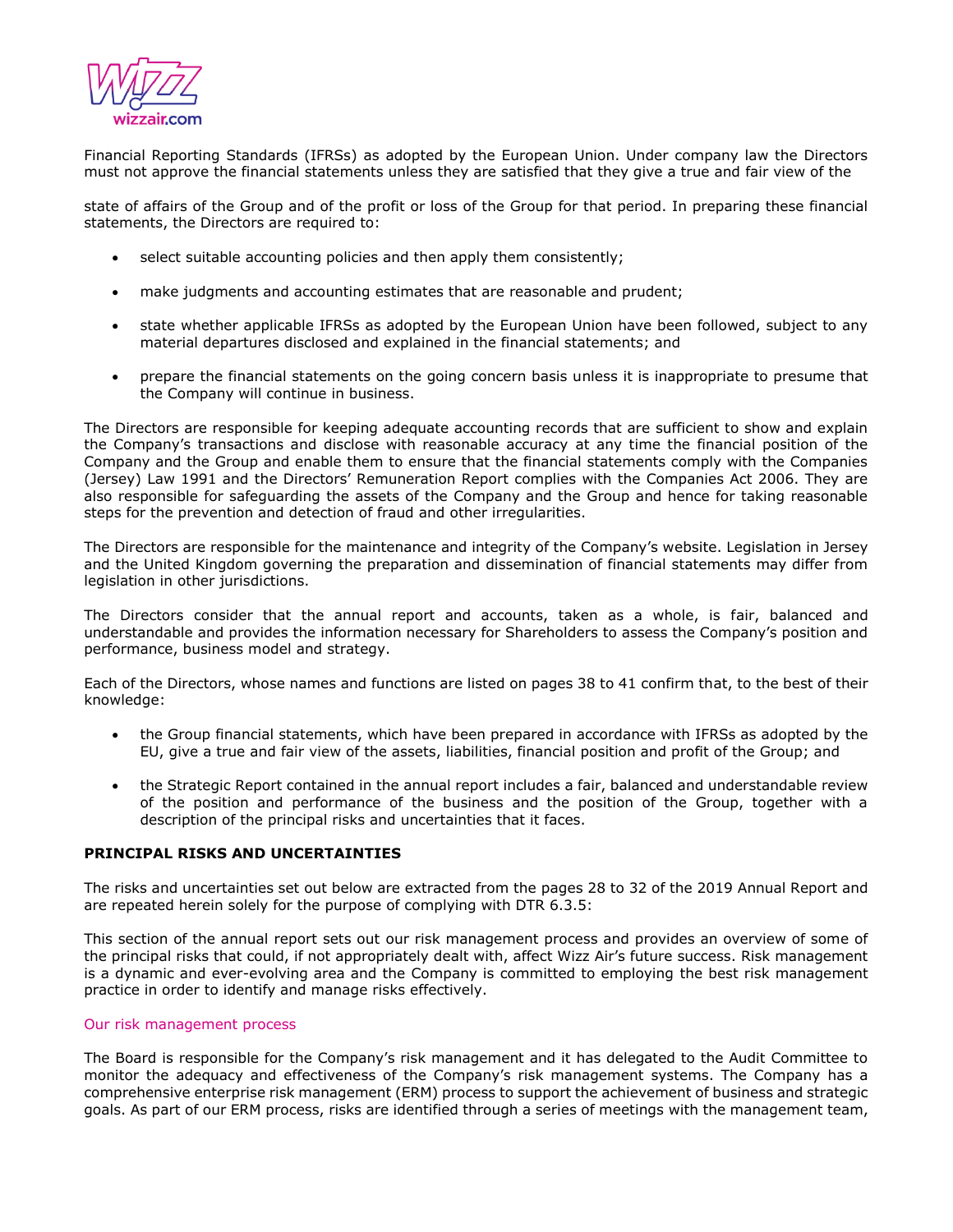

analysed for likelihood and impact, and quantified. Risk response is determined depending on the risk type and appetite. As part of this process, the internal Risk Council, involving the Company's senior management team and a number of other senior employees, meets regularly, to consider and update the principal risks identified. The resulting principal risk report is then reviewed with the Audit Committee and presented to the Board. These principal risks, many of which have been the subject of regular reporting and discussion between senior management and the Board for some time, are detailed below. The Board is therefore satisfied that it has carried out a robust assessment of the principal risks facing the Company, including those that would threaten its business model, future performance, solvency or liquidity.

### Risks relating to the Group

#### **Introduction**

The key risks identified by the Risk Committee fall into seven broad groupings:

- information technology and cyber risk, including website availability, protection of our own and our customers' data and ensuring the availability of operations-critical systems;
- external factors, such as the default of a partner financial institution, fuel cost, foreign exchange rates, competition, general economic trends and geopolitical risk;
- product development, making sure that we are making the best use of our capacity and ensuring that we have access to the right airport infrastructure at the right price so that we can keep on delivering the superior Wizz Air service at low fares across an ever wider network;
- fleet development, ensuring the Company has the right number of aircraft available at the right time to take advantage of commercial opportunities and grow in a disciplined way;
- regulatory risk, making sure that we remain compliant with regulations affecting our business and operations;
- operations, including safety events and terrorist incidents;
- human resources, ensuring we are able to recruit the right quality and the right number of colleagues to support our ambition to grow or, once recruited, that they remain engaged and motivated and that the Company has in place appropriate succession management for key colleagues; and
- climate risk.

#### Information technology and cyber risk

Wizz Air primarily is an e-business. During the 2019 financial year, 96 per cent. of bookings were made through wizzair.com and mobile applications. We are therefore dependent on our information technology systems to enable and manage ticket reservations, process payments, check in passengers, manage our traffic network, perform flight operations and engage in other critical business tasks. Our website is our shop window and therefore it is critical that it is functional, reliable and secure. While we outsource the hosting and operation of some of these systems to external IT suppliers, we retain an experienced internal team to oversee the operation of these systems and manage service level. We will continue to review our business-critical systems to ensure that the appropriate level of back-up is in place and that there are reliable recovery procedures in place. The Company has employed business continuity processes since its beginning and during the 2018 financial year, the Company's business continuity plan was comprehensively reviewed and updated to ensure that it remained appropriate and sufficient for the Company's continued growth. The up-to-date state and the operability of the business continuity plan is ensured through regular testing and maintenance.

Cyber risk is a hugely important consideration for our business and is one of the areas closely monitored by the Board. Our systems could be attacked in a number of ways and with varying outcomes – for example, unavailability of wizzair.com or operations-critical systems or theft of our customers' data that could result in considerable loss of customer confidence. In the months leading up to the implementation of the General Data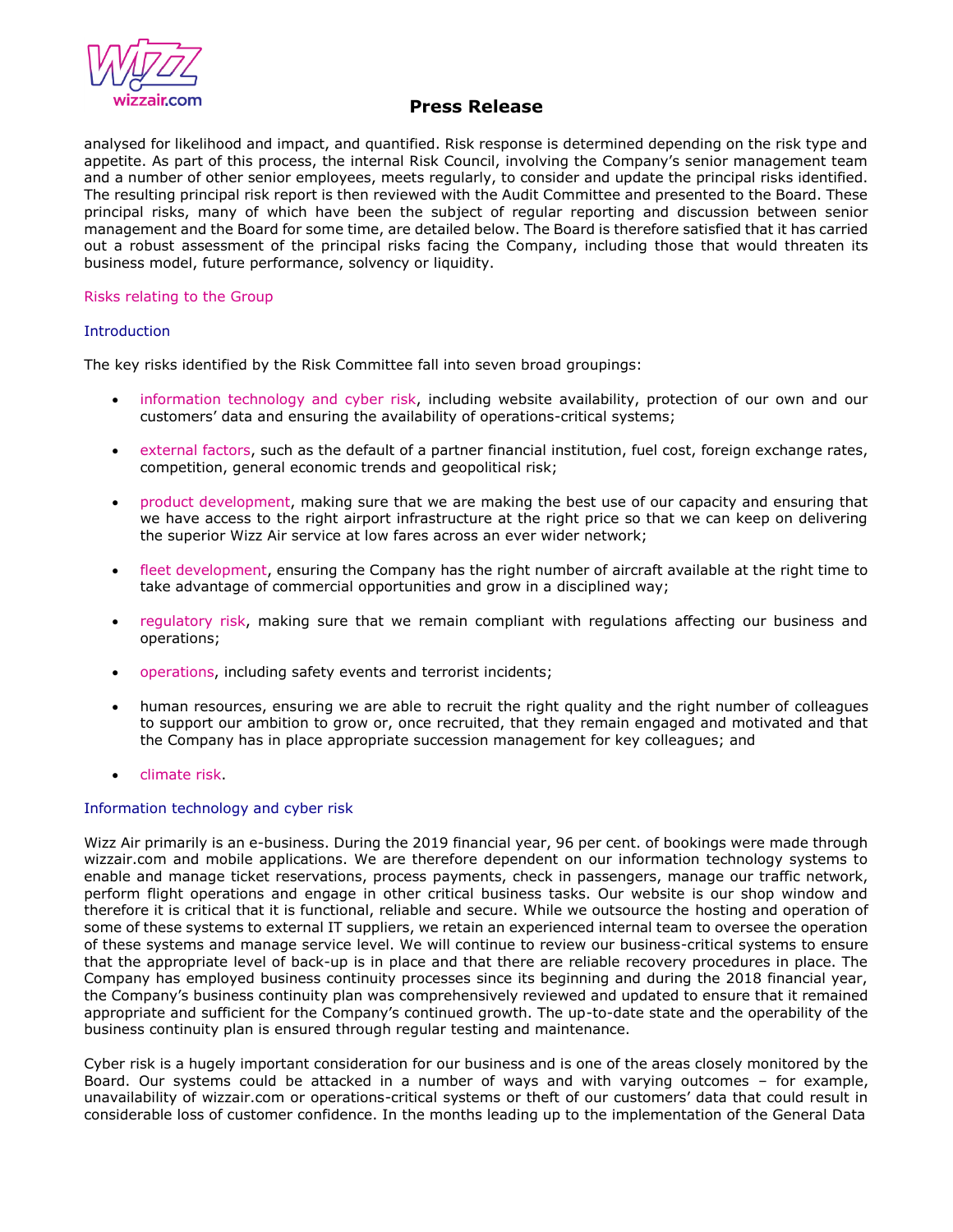

Protection Regulation ("GDPR") in May 2018 we completed a comprehensive review of the Company's data systems architecture and launched a combination of new processes, policies, and technological solutions resulting in an increased data protection at Wizz Air. During the 2019 financial year, we have continued to strengthen such processes, systems and policies and have engaged a Data Protection Officer. Cyber security is a constantly evolving challenge and one of the key issues related to cyber security is our colleagues' awareness

of the risk and of the possible ways in which our business could be attacked and, therefore, a comprehensive and compulsory e-learning training programme for all colleagues is maintained. Our in-house IT security department continues to review emerging threats and the Board will be kept up to date on the actions being taken to safeguard our Company.

### External risks

We are a truly international business and, while we report in Euros, we transact in over 20 currencies. We also make a large number of payments in US Dollars. Appreciation of the US Dollar against the Euro may impact results and margins. Therefore, to reduce our exposure to currency fluctuations in respect of costs incurred in US Dollars, we engage in Euro/US Dollar hedging in accordance with the Board-approved hedging policy. In addition, and recognising the importance of the British Pound as accounting for around 16 per cent. of the Company's total revenues, we also engage in Euro/British Pound hedging, again in accordance with the Boardapproved hedging policy. In all cases, hedging transactions are subject to the approval of the Audit Committee.

During the 2019 financial year fuel accounted for 33.1 per cent. of our total Group operating costs and a rise in fuel prices could significantly affect our operating costs. We therefore hedge our aviation fuel cost in accordance with a Board-approved hedging policy. The Audit Committee is involved in and approves each hedging decision.

In the past few years, Wizz Air has seen its cash reserves continue to increase. We believe that a strong cash position is a vital foundation for the Company's continued, aggressive growth and its ability to capture commercial opportunities as they arise. Therefore, we actively manage the safeguarding of our financial assets and monitor the viability of our hedging counterparties. In fact, all of the Company's cash is invested in accordance with a Board-approved counterparty risk policy which assigns investment limits to each counterparty based upon its credit rating.

Competition is one of the key risks to our business. Our competitors continuously strive to protect or gain market share in markets in which we operate, perhaps by offering discounted fares or more attractive schedules. Competition can, however, adversely affect revenues and so we constantly monitor our competitors' actions and the performance of our route network to ensure that we take both reactive and proactive actions in a timely manner. Ultimately, our key competitive strength is our commitment to driving our costs ever lower while delivering a superior service and building a loyal customer base. We firmly believe that in tough market conditions lowest cost ultimately wins and therefore we are relentlessly committed to the strictest cost discipline day in and day out.

Our business extends beyond the borders of the EU and into countries such as Russia, Turkey and Ukraine and regions including the Caucasus, North Africa and the Middle East. We are exposed to global political and economic events and trends. An economic downturn could affect demand for air travel. Some of the regions we operate in have in the past experienced, and may also in the future be subject to further potential political and economic instability caused by changes in governments, political deadlock in the legislative process, contested election results, tension and local, regional or international conflicts, corruption among governmental officials, social and ethnic unrest and currency instability. We maintain close relationships with local authorities and, as an organisation, we are able to react quickly to adverse events.

The outcome of the Brexit vote continues to cause significant uncertainty for our business because, notwithstanding the agreement-in-principle for an extended transition period, there is still overall uncertainty on how the exit from the EU might happen. To ensure we are able to continue to fly a number of routes from the United Kingdom to destinations outside the EU, as well as to enable the Company to capitalise on any consolidation opportunities that might arise in the United Kingdom we already established Wizz Air UK, an airline licensed in the United Kingdom. We continue a dialogue with various authorities to ensure that there is a general understanding of the need to maintain access to the liberalised market.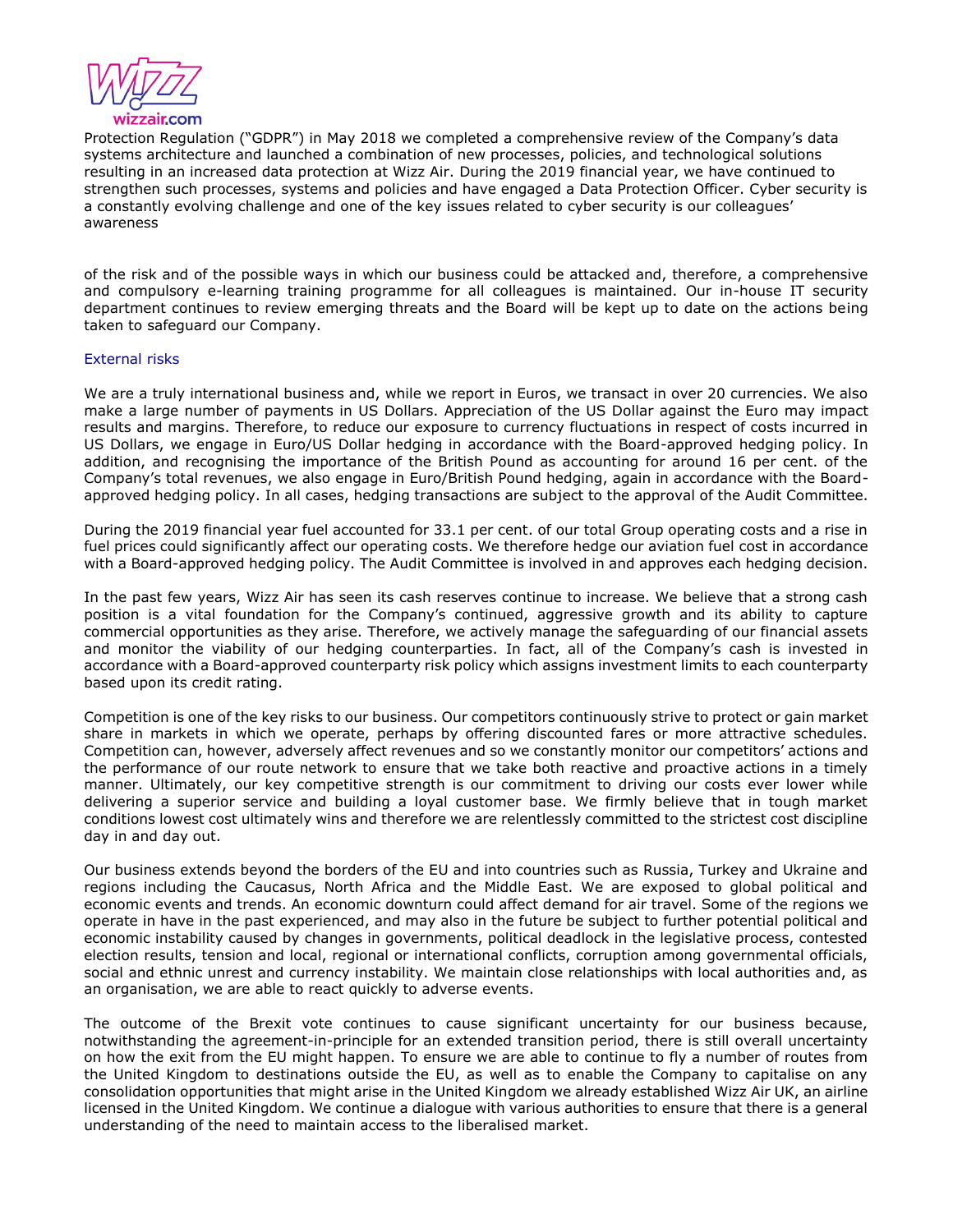

Regardless of the outcome of Brexit, we believe diversification of our network and markets is a key part of sustainable business strategy and we remain confident that CEE is a large addressable market which will continue to provide opportunities for profitable growth should our UK business be adversely affected.

#### Product development

We do not just compete for customers, we compete for access to infrastructure too. Wizz Air enjoys high growth – but to meet our ambitious growth plans, we require additional space in airport terminals, additional take-off, landing and airport slots. Certain airports in which we operate may already be or become congested, meaning we may not be able to secure access to those airports at our preferred times. We are also making sure that we retain the slots we already have and we maintain close working relationships with the relevant airport authorities and slot co-ordinators and we are continuously improving our scheduling and slot management systems and processes.

### Fleet development

In order to support our growth plans, we require additional aircraft. We put emphasis on new aircraft – we currently operate one of the youngest fleets in Europe with an average age of just 4.8 years. Having a modern and reliable fleet means we can utilise it for over twelve hours a day. For the business it means lower unit operating costs, and for our customers, lower prices. On 7 March 2019 the Company celebrated the arrival of the first Airbus A321neo 'gamechanger' aircraft, the most efficient narrow body aircraft today and likely to remain that way over the next few years. Our order book with Airbus as at 31 March 2019 was comprised of 3 A321ceo, 72 A320ceo and 182 A321neo aircraft with deliveries schedule to take place between 2019 and 2026.

A large aircraft order is a significant financial commitment and so requires financing. To date, we have financed all of our new aircraft deliveries through sale and leaseback arrangements. This will continue to be the case for the remaining A320ceo-family deliveries through to the end of 2019, for which we already have in place fully committed sale and leaseback financing. On the A321 neo program the combination of the sale and leaseback and JOLCO financing is providing a diversified fleet financing structure on market low rates. We are confident that, given the aircraft's desirability as a result of its superior operating economics and Wizz Air's established strong financial track record, finance will be readily available on competitive terms in 2020 as well.

With the advance of technology, aircraft computer technology intended to make flight operations safer is becoming more sophisticated and may sometimes fail leading to aircraft getting grounded. Similarly, design flaws of aircraft components may lead to costly delays of aircraft delivery. We are in constant dialogue with our key suppliers Airbus and Pratt & Whitney to ensure that we have sufficient capacity to deliver our planned growth and to be sure that crews are trained to the highest standard possible and are adept at using the latest aircraft technology innovations.

### Regulatory risks

Even in a liberalised air traffic right environment, aviation remains a highly regulated industry. Wizz Air Hungary relies on an air operator's certificate (AOC) and operating licence issued by Hungary and Wizz Air UK relies on an AOC and operating licence issued by the United Kingdom. In each case, the licences allow the airline to operate air services both within Europe and to and from countries with which Europe has liberalised air traffic agreements. Each operating licence requires the Company to be majority owned and effectively controlled by qualifying nationals, which currently means nationals of the European Economic Area and Switzerland. If the Company ceases to be majority owned and effectively controlled by qualifying nationals, then its operating licence – and, so, its right to operate its business – could be at risk. The Company therefore closely monitors the nationality of its Shareholders. The Board has set a limit (permitted maximum) of 49% of its issued Ordinary Shares for ownership by non-qualifying nationals and the Board has the power to take action in relation to nonqualifying Shareholder shareholdings to protect the Company's operating licences. The Board receives a report at each Board meeting of the level of share ownership by non-qualifying nationals.

In view of the consequences of a no-deal Brexit and as the outcome still remains uncertain, Wizz Air has held discussion with the European Commission and with the Hungarian Civil Aviation Authority and established an ownership and control contingency plan based on a specific EU Aviation Regulation published in March 2019.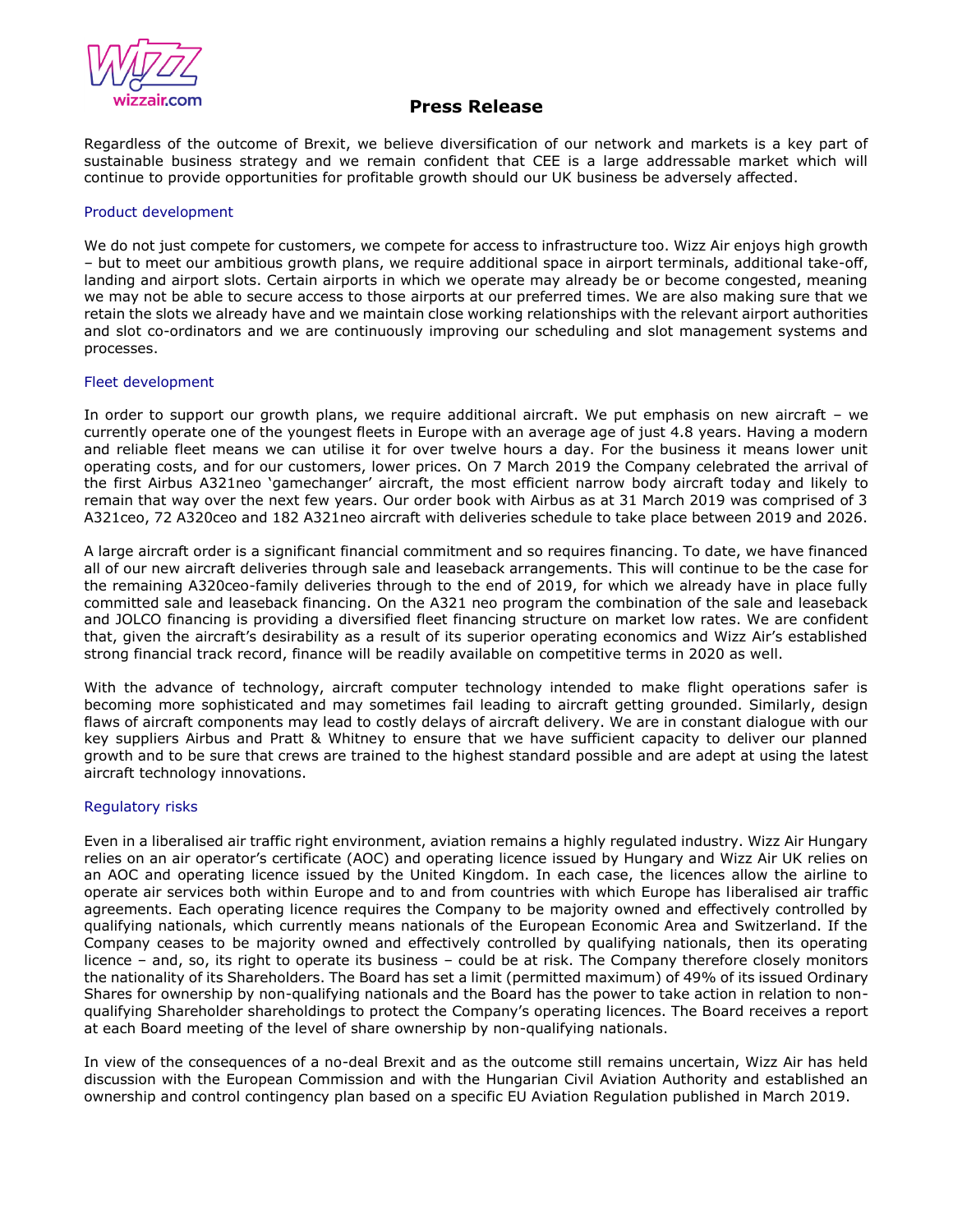

A stop notice published by the Company on 17 April 2018 has been in effect since then, and will continue to remain in place, effectively barring any non-Qualifying Nationals (which from Brexit will include UK nationals) from purchasing ordinary shares in the Company. Next to that, an investor relations program aimed at moving the Company's shareholder base to the EU (excluding the UK) has been initiated. Finally, to the extent the increase of Qualifying Nationals' shareholding would remain insufficient, the Company would implement the disenfranchisement of the voting rights of certain Non-Qualifying National holders of Ordinary Shares, such that, Non-Qualifying Nationals would hold fewer than 49% of those ordinary shares to which voting rights are attached.

### Operational risks

An accident or incident, or terrorist attack, can adversely affect an airline's reputation and customers' willingness to travel with that airline.

At Wizz Air, our number one priority is the safety of our passengers and crew. Our aircraft fleet is young and reliable, we use the services of world-class maintenance organisations and we have a strong safety culture. A cross-functional safety council meets four times a year, involving both senior management as well as operational staff, and reviews any issues which have arisen in the previous three months and the actions taken as a consequence. In addition to this, we collect detailed data from all aspects of our operation in order to identify trends, and relevant personnel from our Operations department meet twice a year to discuss any trends identified in their area of operation and how they are being dealt with. We also operate an anonymous safety reporting system, to enable our flight and cabin crew to report safety issues which are a concern to them. The entry standards for our operating crew are high and our own Approved Training Organisation (ATO) ensures that all of our pilots are trained to the highest standards. Wizz Air is a registered International Air Transport Association's Operational Safety Audit (IOSA) programme operator, which helps us to ensure that we have bestin-class airline safety management and control systems and processes.

Our experienced security team has an ongoing programme to ensure that the security of our operations and the airports which we serve meet high standards. Our security team also maintains close contact with relevant authorities in order to assess any potential security or other threats to our operations. Any serious threat will be escalated to senior management. We have in the past suspended operations to destinations where the safety of our passengers, crew, and aircraft cannot be guaranteed. In December 2015, Wizz Air Hungary Ltd. was named as a company of strategic importance by the Hungarian Parliament and, as such, the Company now enjoys enhanced security information and protection under the auspices of the Hungarian Constitution Protection Office. Wizz Air has also joined the campaign launched by the European Union Aviation Safety Agency's (EASA) aiming to reduce the number of unruly passengers on all European flights and protect the passenger's right to a peaceful travel experience.

In October 2018, Wizz Air was awarded the highest 7-star safety ranking from the world's only one-stop airline safety and product rating agency AirlineRatings.com.

The safety rating for each airline is based on a comprehensive analysis utilizing information from the world's aviation governing body and leading association along with governments and historical data. Evaluation criteria are focusing on such important elements as IOSA certification, FAA endorsement, condition and age of the fleet, accident history, International Civil Aviation Organization (ICAO) safety rating of the country of origin, and other parameters. A 7-star safety rating, like in the case of Wizz Air, is awarded to airlines that meet all the assessment criteria.

During the 2019 financial year we experienced significant challenges and an increased level of flight disruption caused by European air traffic control due to national industrial relations issues. Wizz Air is continuing its campaign for a unified pan-European air traffic management system that would lead to increased capacity and decreasing flight disruption and maintaining a constant dialogue with the relevant European authorities.

#### Human resources

Wizz Air is a people business. We know that our people are the backbone of our business and it is their dedication, day in, day out, that allows us to deliver our low-cost, quality service. But we know that we cannot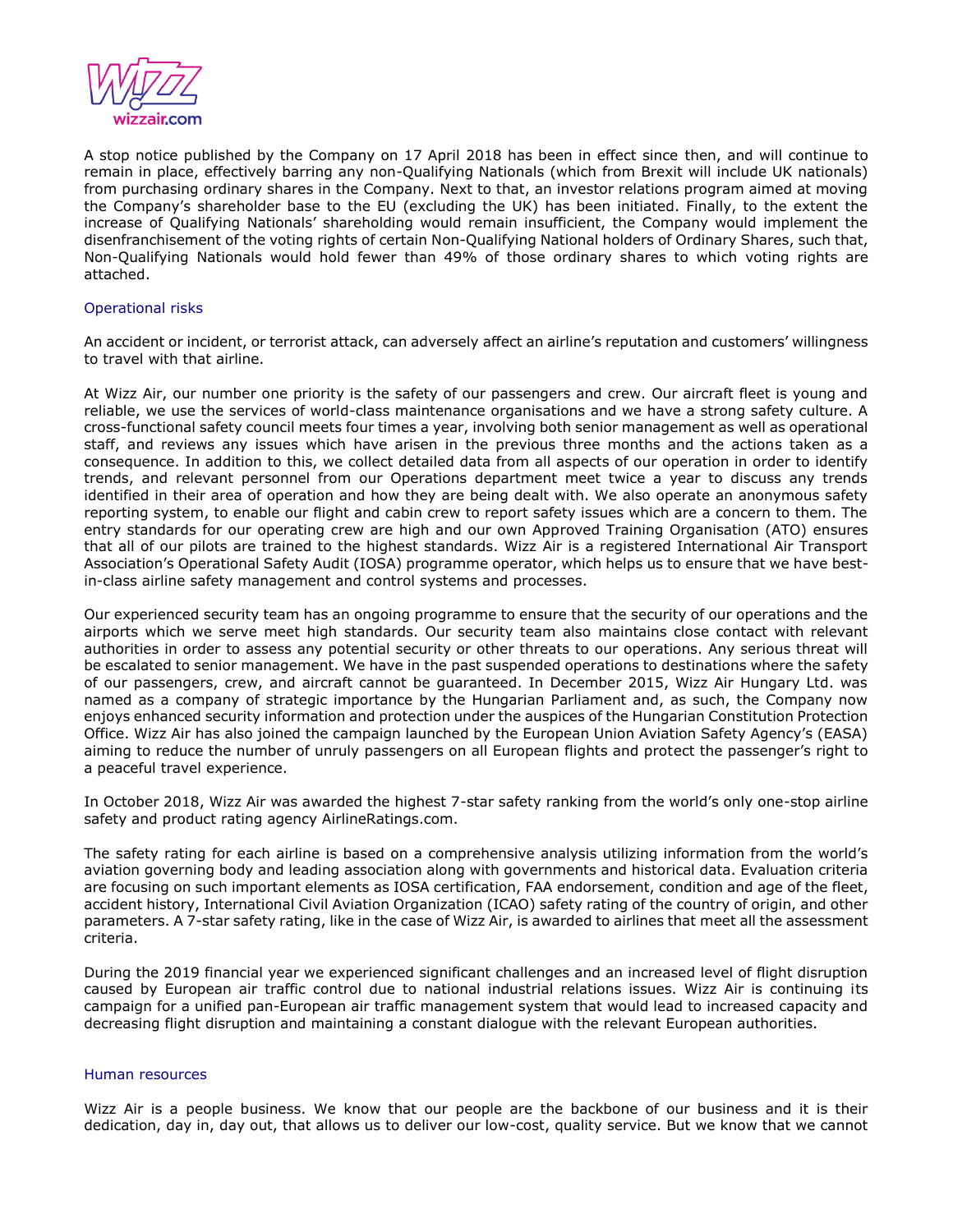

take our people for granted and that competition for the high quality people who we seek is keen and may become even more so.

- From time to time, pilots and other personnel can be in short supply. We invest a huge amount of time in recruiting pilots and also training them to maintain our high standards. In November 2018, the opening of our new 3,800-square metre state-of-the-art training centre in Budapest reaffirmed our commitment to training excellence.
- We are proud that, to date, we have maintained a good relationship with our employees and we have not experienced industrial unrest. We strive to make sure that this will remain the case, but we realise that there can be no guarantee. We know that we need to ensure that we continue to motivate our colleagues. Feedback is an essential part of this process – both giving and receiving – and we consider direct communication between senior management and other employees as the best way of listening to our employees' concerns. Wizz Air People Council initiative regularly brings together employees representing all areas of the business and is designed to facilitate an effective two-way communication between the management and employees and to support the decision-making process on matters that affect all of us within the Company, so that Wizz Air can continue to improve both as an airline and as an employer.
- Our success to date has been driven also by our key personnel. Our continuing success will depend on having the right people in those key positions. While, in the past, we have successfully recruited for those positions, we recognise that we have a pool of talent within the Company and, during the 2019 financial year, a completely new talent management programme was rolled-out across the Company's office functions. Succession of key personnel is a matter which we take extremely seriously and we shall continue to develop our succession planning processes to ensure that we have colleagues of the right calibre to lead the Company in the future.

### Climate risk

As an airline, we recognise the risk related to oil consumption and CO2 emissions, which are considered a cause of climate change.

Greenhouse gas emissions and their potential impacts relating to climate change is becoming an increasing global regulatory focus. Aviation is already included in the EU Emissions Trading System (EU ETS) and the Company expects to be part of the Carbon Offsetting and Reduction Scheme for International Aviation (CORSIA) when effective. In October 2016, the International Civil Aviation Organization (ICAO) adopted CORSIA with the intention to create a single global market-based measure to achieve carbon-neutral growth for international aviation after 2020, which can be achieved through airline purchases of carbon offset credits. CORSIA is expected to increase operating costs for airlines that operate internationally.

While the precise impact of climate-related requirements continue to evolve, the Company takes its responsibility towards the climate very seriously and is undertaking various measures that are expected to help reduce its CO2 emissions over time, such as improving fuel efficiency through operational measures and fleet renewal.

Until new regulations come into force and/or until pending regulations are finalized, future costs to comply with such regulations remain uncertain but are likely to have a significant financial impact on our operating costs, and the aviation industry as a whole over time. We continue to monitor these developments, however, the precise nature of future requirements and their applicability to the Company are hard to predict.

**- Ends -**